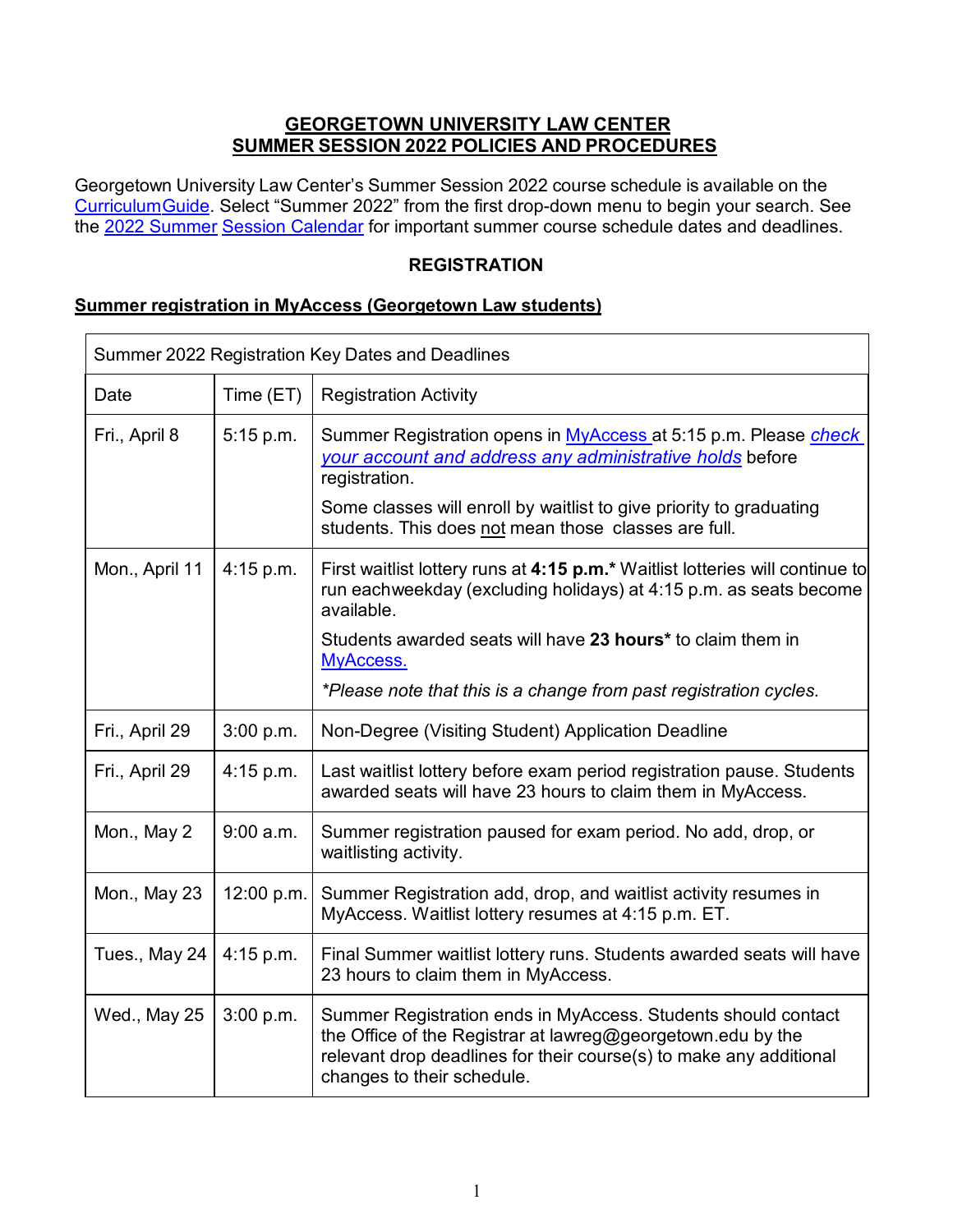Georgetown Law students register for courses via [MyAccess.](http://myaccess.georgetown.edu/) Instructions on how to add, drop, and waitlistcourses can be found on the Registrar's [Registration](https://www.law.georgetown.edu/academics/academic-resources/registrar/course-registration/) and Enrollment Information webpage.

Registration is first-come, first-served for most courses. The following courses with smaller enrollment limits willenroll by waitlist lottery to ensure priority enrollment for graduating students:

- Appellate Courts and Advocacy Workshop
- Community Development Seminar
- Criminal Justice
- Mediation [Advocacy](https://curriculum.law.georgetown.edu/course-search/?keyword=LAWJ%2B1447%2B00) Seminar
- [Mediation](https://curriculum.law.georgetown.edu/course-search/?keyword=LAWJ%2B322%2B50) Seminar
- [Negotiations](https://curriculum.law.georgetown.edu/course-search/?keyword=LAWJ%2B317) Seminar (all sections)
- Presentation Skills for Lawyers Seminar
- [Sentencing](https://curriculum.law.georgetown.edu/course-search/?keyword=LAWJ%2B1085%2B01) and Pre-Trial Detention: Law and Policy
- Strategic Intelligence and Public Policy Seminar

Although these courses will have available seats on Friday, April 8, students will have to enter the waitlist toreceive a seat. Seats will be awarded on Monday, April 11 at 4:15 p.m., according to the enrollment priorities below.

You may cancel your Summer 2022 registration without penalty by dropping course(s) through [MyAccess](http://myaccess.georgetown.edu/) before 3:00 p.m. ET on May 25. To drop a course without penalty after the first class meeting, you must submit a writtenrequest to the Office of the Registrar at [lawreg@georgetown.edu](mailto:lawreg@georgetown.edu) prior to the start of the second class meeting forthat course.

#### **Enrollment Priority for Waitlists:**

Requests for waitlisted courses will be processed in the following order:

- 1. Expected Summer J.D. and LL.M. graduates
- 2. 4L, 4E, 3L (including evening students approved for a 3-year plan), and 3rd year jointdegree J.D. students; full-time and 2nd year part-time LL.M students
- 3. 3E J.D. students
- 4. 2L and 2E J.D. students, first-year part-time LL.M. students
- 5. 1L and 1E J.D. students
- 6. Graduate Certificate students
- 7. Non-degree students (J.D. students from other law schools and graduates)

Note that class status (2L, etc.) is based on the current academic year—that is, if you are currently finishing your first-year of law school, you are a 1L or a 1E for purposes of Summer waitlist ranking.

Please note that among students with the same priority level, students who joined the waitlist earlier receive higher priority than students who join the waitlist later. *There is an advantage to joining the waitlist earlier.*

#### **J.D. Externship Seminar:**

To register for a Summer Session Externship Seminar, Georgetown Law J.D. students must apply through the J.D. [Externships](https://www.law.georgetown.edu/experiential-learning/externships/for-j-d-students/) webpage. The Summer 2022 J.D. Externship Application will open on Friday, April 1. Students should review the J.D. Externship Manual in its entirety before applying for the Externship Seminar. Visit the J.D. [Externships](https://www.law.georgetown.edu/experiential-learning/externships/for-j-d-students/) webpage for more information.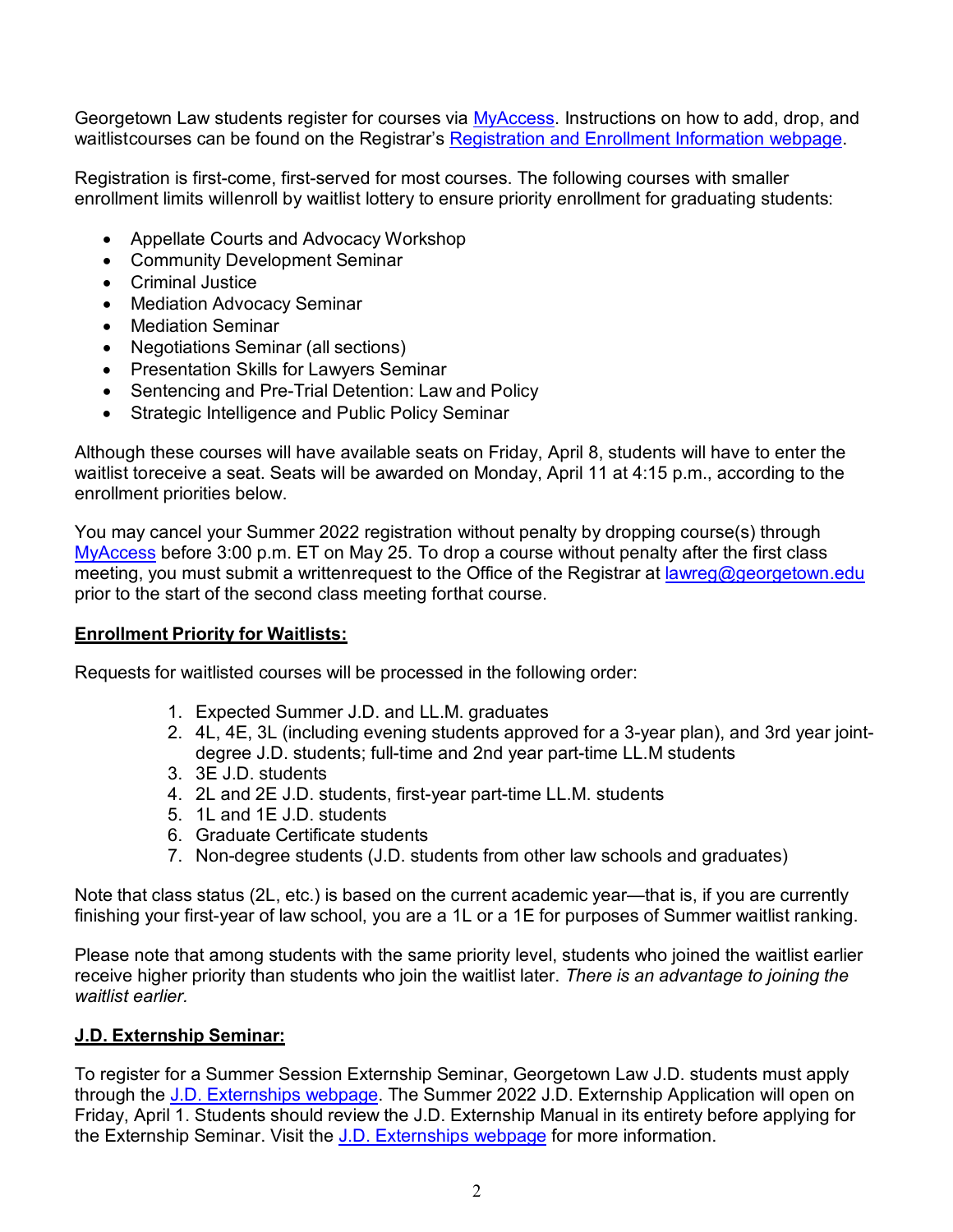Generally, full-time J.D. students will have a tuition credit applied to cover the Summer Session Externship credits,with two exceptions: (1) full-time J.D. students who were once part-time students and continue to pay tuition on a per-credit basis will be charged for these credits, and (2) full-time students who transfer to the part-time division or to another law school after their summer externship will have a retroactive charge for their externship credits posted to their student accounts. Regular tuition rates apply for part-time (evening division) students.

## **NON-DEGREE ENROLLMENT (VISITING STUDENTS)**

The Summer Session is open to J.D. students in good standing at other ABA-accredited law schools and to graduates of those schools. *Enrollment is on a space-available basis with enrollment priority given to GeorgetownLaw degree candidates.* Incoming J.D. transfer students interested in summer courses at Georgetown Law shouldapply as non-degree students.

To enroll in Summer Session courses, non-Georgetown Law students must apply to the non-degree J.D. or non- degree Graduate program through the Office of the Registrar's [Non-Degree](https://www.law.georgetown.edu/academics/academic-resources/registrar/course-registration/non-degree-programs/) Programs [webpage.](https://www.law.georgetown.edu/academics/academic-resources/registrar/course-registration/non-degree-programs/) A "C+" or betteracademic average is required. If English is not the applicant's native language, a TOEFL score report is required.The minimum score required is 100 points on the internet-based TOEFL exam, 250 on the computer-based TOEFL exam, or 600 on the paper-based TOEFL exam. Visit the [Non-Degree](https://www.law.georgetown.edu/academics/academic-resources/registrar/course-registration/non-degree-programs/) Programs webpage for informationand additional program requirements.

The online application will be available on April 1 and close at 3:00 p.m. ET on April 29. **The completed application and all required documentation must be received by 3:00 p.m. ET on Friday, April 29**. *No lateapplications will be accepted.*

#### **TUITION AND FEES**

The following tuition charges apply during Summer Session 2022:

| Category                                       | <b>Tuition Charge</b>  |
|------------------------------------------------|------------------------|
| J.D. (Georgetown Law and Visiting JD Students) | \$2,474.00/credit hour |
| LL.M. (graduate) and graduate non-degree       | \$2,981.00/credit hour |
| <b>LL.M. Summer Experience</b>                 | \$5,000.00             |

**Tuition Equalization Fee:** J.D. students who have been granted approval to transfer after their first year from thepart-time program to the full time program will be assessed a Tuition Equalization Fee, the net result of which will be that at the end of three years, the student will have paid the same total tuition as other full-time students. The Tuition Equalization Fee amount will be based on the tuition paid at the time of the approval, and will entitle students to take a limited number of credits in any Georgetown Law summer program without paying additional tuition. Affected students should contact the Office of Student [Accounts](https://www.law.georgetown.edu/your-life-career/campus-services/student-accounts/) for more information. For additional information about transferring between the full- and part-time divisions, please review the [Georgetown](https://www.law.georgetown.edu/academics/academic-resources/registrar/student-handbook/) Law Student [Handbook](https://www.law.georgetown.edu/academics/academic-resources/registrar/student-handbook/) of [Academic](https://www.law.georgetown.edu/academics/academic-resources/registrar/student-handbook/) Policies.

**Summer Payment Plan:** The Summer Payment Plan allows students to pay their summer tuition in three installments, due May 21, June 21, and July 21, each of which is equivalent to one third of the balance. The minimum plan contract amount is \$2,000 and there is a \$50 application fee. Students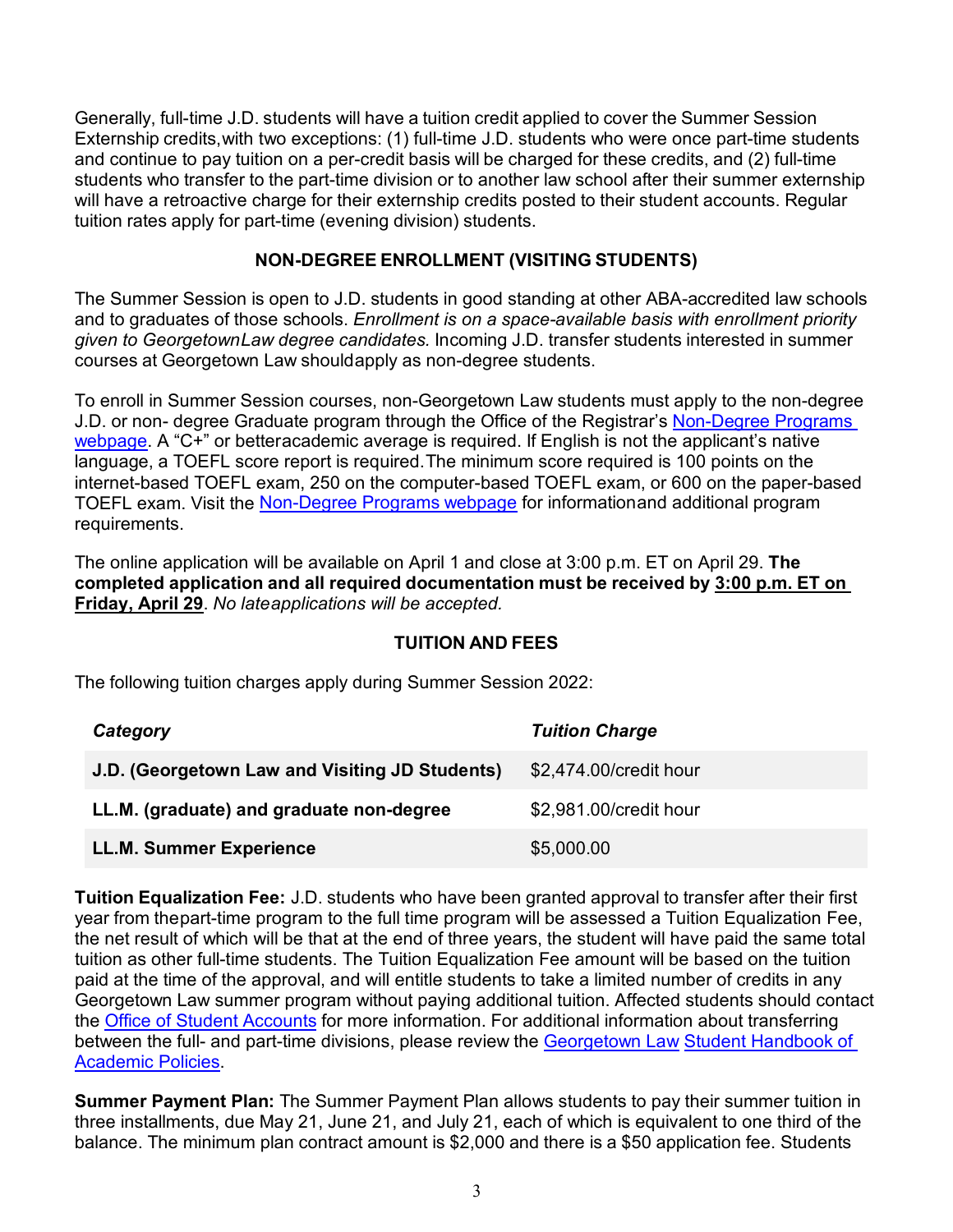may enroll online throughStudent Accounts Services on [MyAccess](https://myaccess.georgetown.edu/) from April 12, 2022 through May 19, 2022.

**Tuition Due Date:** Summer Session 2022 tuition and fees payments are due in full no later than Friday, May 27, 2022. Student accounts with unpaid balances after May 27 will be assessed a Monthly Service Charge equal to 1.75% of the outstanding balance. The Monthly Service Charge will be assessed until all balances are paid in full.It is the student's responsibility to obtain an updated bill online through [MyAccess](https://myaccess.georgetown.edu/) immediately when: (1) enrollingin each term's course(s); (2) adding or dropping course(s); (3) classes are about to begin; and (4) the Add/Drop period closes. Any and all charges incurred after registration are due and payable at the time they are incurred.

**Students Utilizing VA Benefits:** Your request for certification must be submitted by May 10 to avoid late fee assessments (applicable for Ch 33 Post 9/11 and Ch 31 VocRehab). If there are any changes in your enrollment,you must re-submit the form with updates as soon as possible or send an email to [lawmilitarybenefits@georgetown.edu](mailto:lawmilitarybenefits@georgetown.edu) or [lawreg@georgetown.edu.](mailto:lawreg@georgetown.edu)

#### **TUITION REFUND POLICY**

Students with federal financial aid should contact the Financial Aid Office to discuss the federally mandated refund process prior to finalizing their withdrawal. A student voluntarily withdrawing from the Summer Session after enrolling will receive a tuition refund calculated from the date the Office of the Registrar receives *written notification* of withdrawal. For purposes of tuition refund calculation, weeks will be computed from the official first day of class as shown on the [Academic](http://www.law.georgetown.edu/registrar/calendars.html) Calendar even if the student course(s) begin on a day other than the official first day of class. Exception: A student will be permitted to drop a Summer course after the first class meeting, without a transcript notation, if a student submits a written request to the Office of the Registrar prior to the second class meeting. In this instance, students who are charged tuition by the credit hour will receive a 100%refund for the course.

| <b>Time of Written Notification of</b><br>Withdrawal | <b>Tuition Refund</b><br><b>Percentage</b> |
|------------------------------------------------------|--------------------------------------------|
| <b>Prior to the start of classes</b>                 | 100%                                       |
| 1st week                                             | 80%                                        |
| 2nd week                                             | 50%                                        |
| 3rd week                                             | 25%                                        |
| <b>Balance of the session</b>                        | 0%                                         |

# **TUITION REFUND PLAN**

Georgetown University Law Center continues to partner with A.W.G. Dewar, Inc. to administer the Tuition RefundPlan, which complements and enhances the University's published tuition refund policy, available on the Law Center's Student Accounts [webpage.](https://www.law.georgetown.edu/your-life-career/campus-services/student-accounts/) The Plan provides up to an 85% refund of the tuition paid for the semester, less any tuition refund due you from the University. Please note that the University tuition refund policy, as well asthe Plan, applies to complete withdrawals only, not withdrawals from individual courses. J.D. and LL.M. students are automatically enrolled in the Plan. Students who do not wish to participate can opt-out by completing the online [waiver](http://tuitionprotection.com/glaw) form. The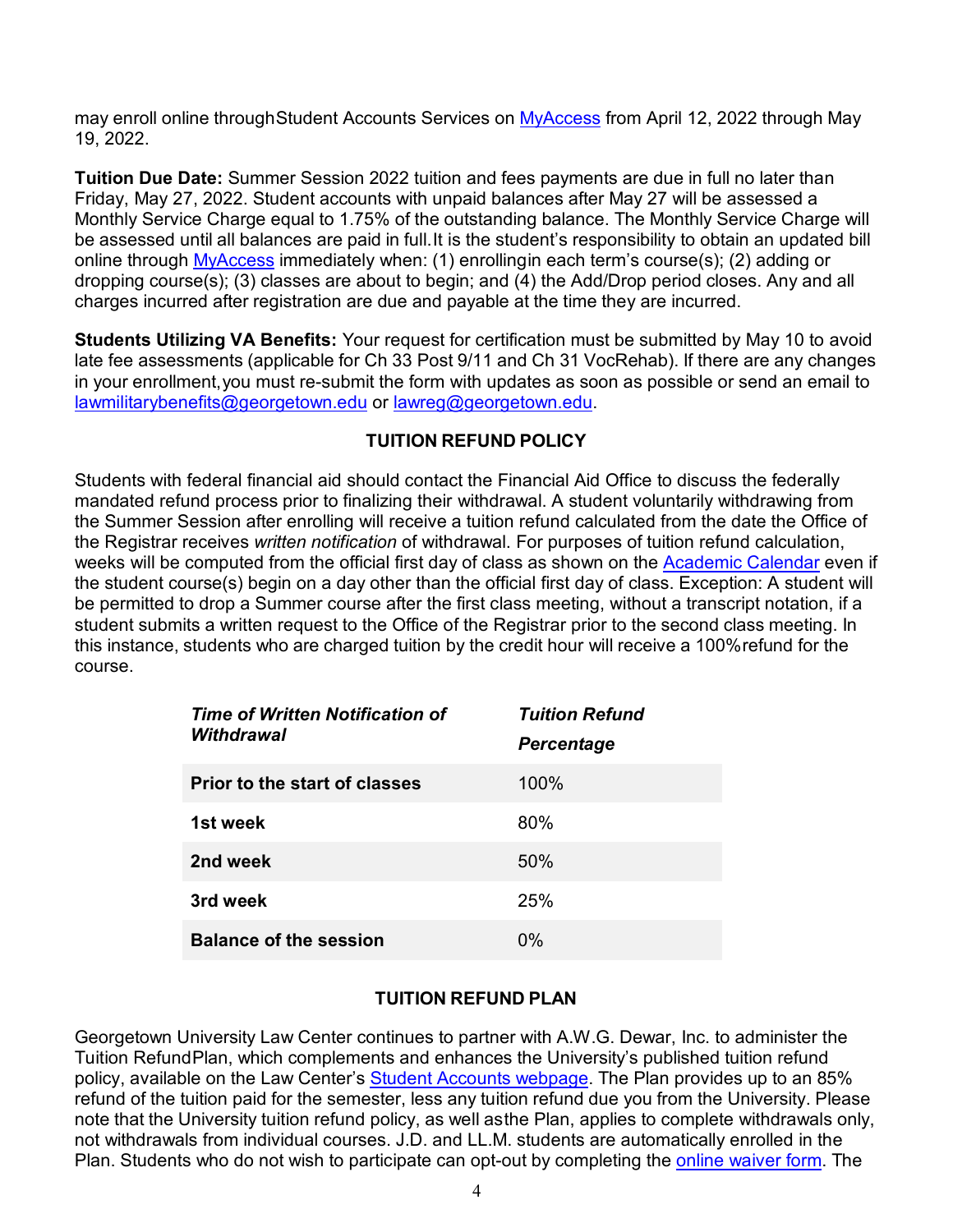deadline to opt-out for Summer is May 31, 2022. For students who opt-out of coverage, the eligible tuition refund in the case of a medical emergency will be limited to amounts refundable under the University's Tuition Refund Policy. This Plan is offered solely as a service to our students and families, and the University does not receive any compensation for the Plan.

## **FINANCIAL AID**

## **Georgetown Law Students:**

If you need financial aid to cover your summer courses and eligible living expenses, please follow the instructionson the Office of [Financial](https://www.law.georgetown.edu/admissions-aid/financial-aid/) Aid's website. The application due date is April 15. This deadline has been established to ensure that summer funds will arrive on time.

## **Students From Other Law Schools:**

If you need financial aid to cover your summer courses and eligible living expenses, please contact your home school's Financial Aid Office. At your home school's request, the Georgetown Law Financial Aid Office will complete a consortium agreement and return it to your home school's Financial Aid Office to allow it to process your financial aid. Although processing procedures vary among schools, to avoid the assessment of late fees forunpaid summer tuition, we recommend following the April 15 due date to submit your summer loan forms to yourhome school.

# **HEALTH INSURANCE**

Students interested in receiving information regarding Student Health Insurance should contact the StudentHealth Insurance Office at [shi@georgetown.edu](mailto:shi@georgetown.edu) or (202) 687-4883.

# **SUMMER HOUSING**

For information on summer housing in the Gewirz Student Center, please contact the Office of Residence Life at (202) 662-9290 or email [lawhousing@georgetown.edu.](mailto:lawhousing@georgetown.edu) Please visit the [Office](http://www.law.georgetown.edu/campus-life/housing-residence-life/summer-housing/index.cfm) of [Residence](http://www.law.georgetown.edu/campus-life/housing-residence-life/summer-housing/index.cfm) Life's homepage for information on the online application for on-campus housing and for information about finding off-campus housing.

# **ACADEMIC AND OTHER REGULATIONS**

Except as expressly modified in these Summer Session 2022 Policies and Procedures, all academic and otherregulations set forth in the current edition of the Georgetown Law *Student [Handbook](http://www.law.georgetown.edu/campus-services/registrar/handbook/index.cfm) of [Academic](http://www.law.georgetown.edu/campus-services/registrar/handbook/index.cfm) Policies* are applicable to the Summer Session.

# **DISABILITY POLICY**

Georgetown Law is committed to providing reasonable accommodations or modifications in the academic environment for students with disabilities. Students who wish to request an accommodation are responsible for reviewing the policy for requesting accommodations listed in the **[Student](http://www.law.georgetown.edu/campus-services/registrar/handbook/index.cfm)** [Handbook](http://www.law.georgetown.edu/campus-services/registrar/handbook/index.cfm) and contacting Disability Services by phone (202.662.4042) or email [\(disabilityservices@georgetown.edu\)](http://disabilityservices@georgetown.edu/). If you are unsure if you require an accommodation, or want to learn more about their services, you may contact Disability Services at the numberor email address listed above or by visiting the [Disability](https://www.law.georgetown.edu/your-life-career/campus-services/office-of-disability-services/) Services website.